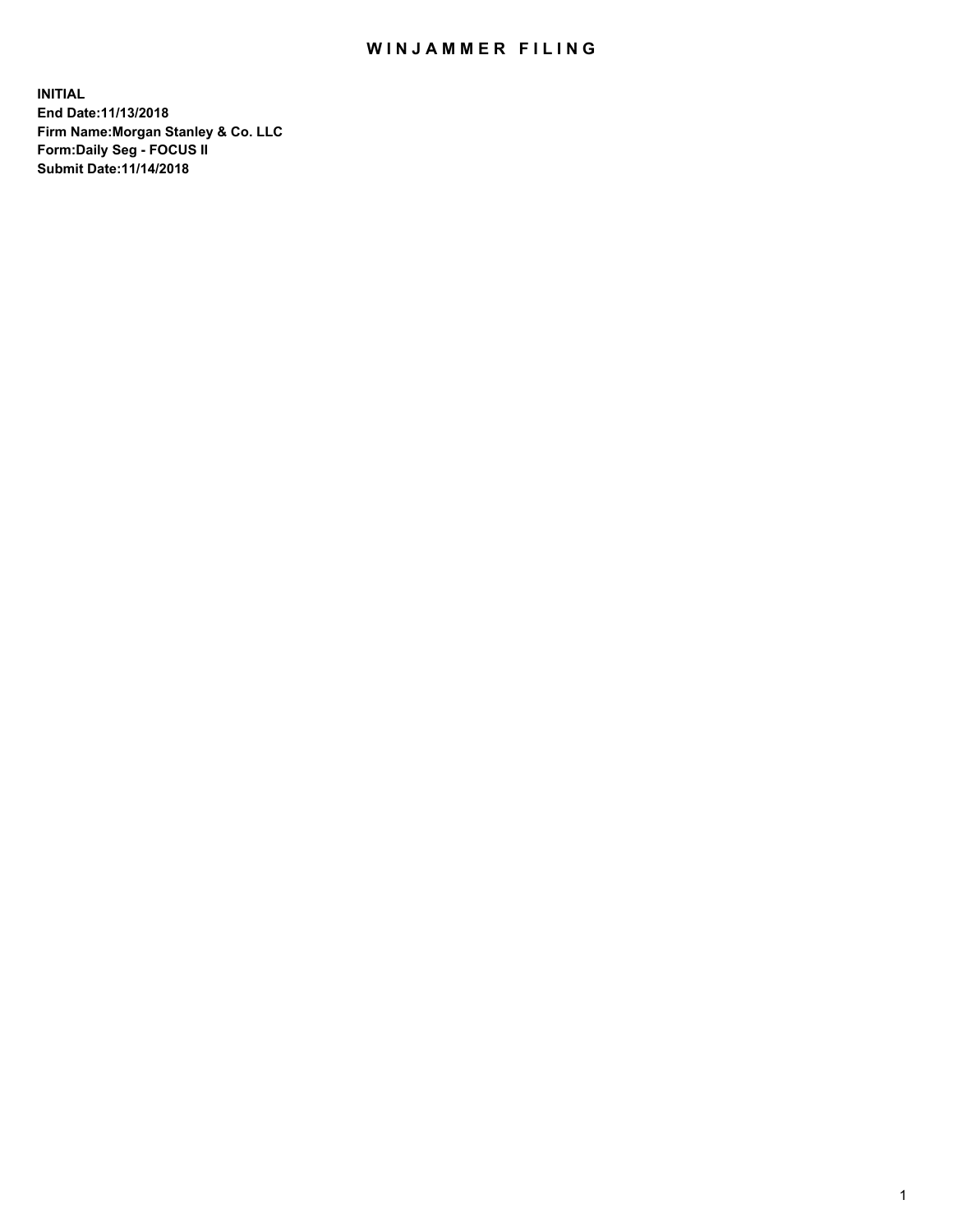**INITIAL End Date:11/13/2018 Firm Name:Morgan Stanley & Co. LLC Form:Daily Seg - FOCUS II Submit Date:11/14/2018 Daily Segregation - Cover Page**

| Name of Company                                                                                                                                                                                                                                                                                                                | Morgan Stanley & Co. LLC                                    |
|--------------------------------------------------------------------------------------------------------------------------------------------------------------------------------------------------------------------------------------------------------------------------------------------------------------------------------|-------------------------------------------------------------|
| <b>Contact Name</b>                                                                                                                                                                                                                                                                                                            | <b>Ikram Shah</b>                                           |
| <b>Contact Phone Number</b>                                                                                                                                                                                                                                                                                                    | 212-276-0963                                                |
| <b>Contact Email Address</b>                                                                                                                                                                                                                                                                                                   | Ikram.shah@morganstanley.com                                |
| FCM's Customer Segregated Funds Residual Interest Target (choose one):<br>a. Minimum dollar amount: ; or<br>b. Minimum percentage of customer segregated funds required:% ; or<br>c. Dollar amount range between: and; or<br>d. Percentage range of customer segregated funds required between:% and%.                         | 280,000,000<br><u>0</u><br>00<br>00                         |
| FCM's Customer Secured Amount Funds Residual Interest Target (choose one):<br>a. Minimum dollar amount: ; or<br>b. Minimum percentage of customer secured funds required:%; or<br>c. Dollar amount range between: and; or<br>d. Percentage range of customer secured funds required between:% and%.                            | 140,000,000<br><u>0</u><br>0 <sub>0</sub><br>0 <sub>0</sub> |
| FCM's Cleared Swaps Customer Collateral Residual Interest Target (choose one):<br>a. Minimum dollar amount: ; or<br>b. Minimum percentage of cleared swaps customer collateral required:% ; or<br>c. Dollar amount range between: and; or<br>d. Percentage range of cleared swaps customer collateral required between:% and%. | 92,000,000<br><u>0</u><br><u>00</u><br>0 <sub>0</sub>       |

Attach supporting documents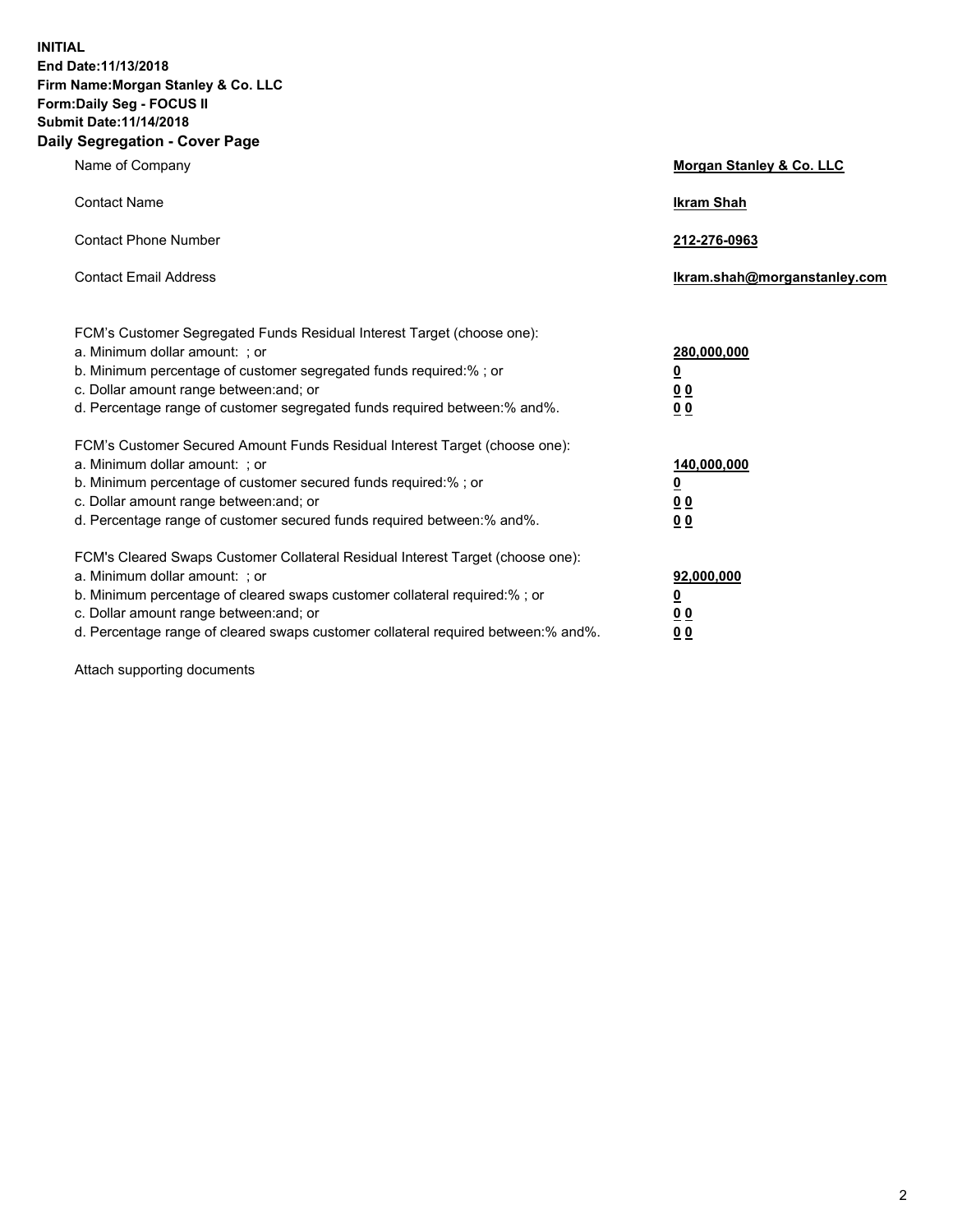## **INITIAL End Date:11/13/2018 Firm Name:Morgan Stanley & Co. LLC Form:Daily Seg - FOCUS II Submit Date:11/14/2018**

## **Daily Segregation - Secured Amounts**

Foreign Futures and Foreign Options Secured Amounts Amount required to be set aside pursuant to law, rule or regulation of a foreign government or a rule of a self-regulatory organization authorized thereunder 1. Net ledger balance - Foreign Futures and Foreign Option Trading - All Customers A. Cash **3,370,351,824** [7315]

- 
- 
- 2. Net unrealized profit (loss) in open futures contracts traded on a foreign board of trade **-811,928,066** [7325]
- 3. Exchange traded options
	- a. Market value of open option contracts purchased on a foreign board of trade **19,920,867** [7335]
	- b. Market value of open contracts granted (sold) on a foreign board of trade **-23,670,804** [7337]
- 4. Net equity (deficit) (add lines 1. 2. and 3.) **4,855,549,966** [7345]
- 5. Account liquidating to a deficit and account with a debit balances gross amount **243,366,268** [7351] Less: amount offset by customer owned securities **-241,036,011** [7352] **2,330,257**
- 6. Amount required to be set aside as the secured amount Net Liquidating Equity Method (add lines 4 and 5)
- 7. Greater of amount required to be set aside pursuant to foreign jurisdiction (above) or line 6.

## FUNDS DEPOSITED IN SEPARATE REGULATION 30.7 ACCOUNTS

- 1. Cash in banks
	- A. Banks located in the United States **412,565,214** [7500]
	- B. Other banks qualified under Regulation 30.7 **822,639,830** [7520] **1,235,205,044**
- 2. Securities
	- A. In safekeeping with banks located in the United States **129,368,178** [7540]
	- B. In safekeeping with other banks qualified under Regulation 30.7 **0** [7560] **129,368,178** [7570]
- 3. Equities with registered futures commission merchants
	-
	- B. Securities **0** [7590]
	- C. Unrealized gain (loss) on open futures contracts **-108,913** [7600]
	- D. Value of long option contracts **0** [7610]
- E. Value of short option contracts **0** [7615] **6,892,102** [7620]
- 4. Amounts held by clearing organizations of foreign boards of trade
	- A. Cash **0** [7640]
	- B. Securities **0** [7650]
	- C. Amount due to (from) clearing organization daily variation **0** [7660]
	- D. Value of long option contracts **0** [7670]
	- E. Value of short option contracts **0** [7675] **0** [7680]
- 5. Amounts held by members of foreign boards of trade
	-
	-
	- C. Unrealized gain (loss) on open futures contracts **-811,819,153** [7720]
	- D. Value of long option contracts **19,920,867** [7730]
	- E. Value of short option contracts **-23,670,804** [7735] **3,702,204,474**
- 6. Amounts with other depositories designated by a foreign board of trade **0** [7760]
- 7. Segregated funds on hand **0** [7765]
- 8. Total funds in separate section 30.7 accounts **5,073,669,798** [7770]
- 9. Excess (deficiency) Set Aside for Secured Amount (subtract line 7 Secured Statement Page 1 from Line 8)
- 10. Management Target Amount for Excess funds in separate section 30.7 accounts **140,000,000** [7780]
- 11. Excess (deficiency) funds in separate 30.7 accounts over (under) Management Target **75,789,575** [7785]

**0** [7305]

B. Securities (at market) **2,300,876,145** [7317]

[7354] **4,857,880,223** [7355]

**4,857,880,223** [7360]

[7530]

A. Cash **7,001,015** [7580]

 A. Cash **2,346,265,597** [7700] B. Securities **2,171,507,967** [7710] [7740] **215,789,575** [7380]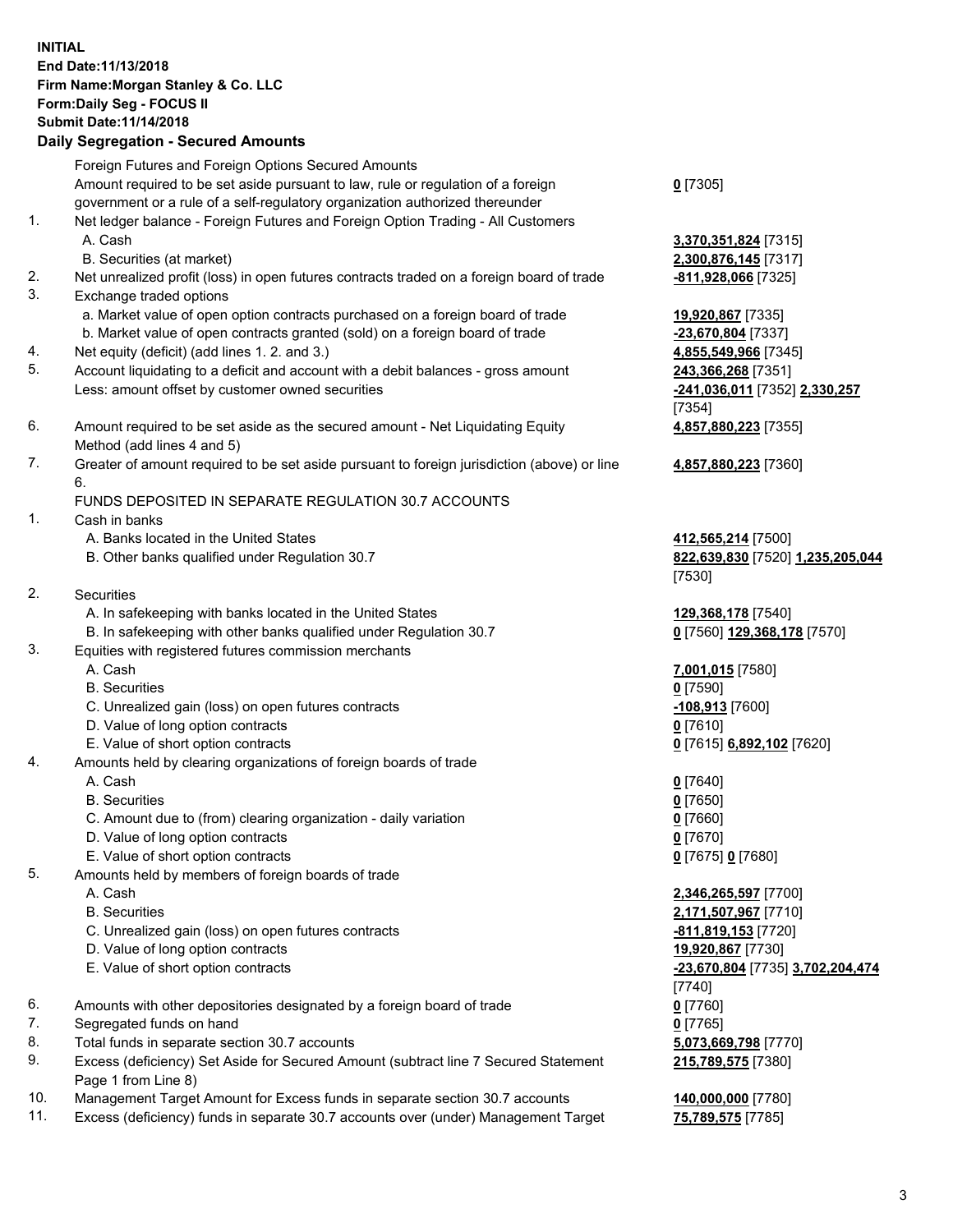**INITIAL End Date:11/13/2018 Firm Name:Morgan Stanley & Co. LLC Form:Daily Seg - FOCUS II Submit Date:11/14/2018 Daily Segregation - Segregation Statement** SEGREGATION REQUIREMENTS(Section 4d(2) of the CEAct) 1. Net ledger balance A. Cash **14,393,034,147** [7010] B. Securities (at market) **6,884,868,859** [7020] 2. Net unrealized profit (loss) in open futures contracts traded on a contract market **-3,452,809,245** [7030] 3. Exchange traded options A. Add market value of open option contracts purchased on a contract market **407,514,913** [7032] B. Deduct market value of open option contracts granted (sold) on a contract market **-633,609,572** [7033] 4. Net equity (deficit) (add lines 1, 2 and 3) **17,598,999,102** [7040] 5. Accounts liquidating to a deficit and accounts with debit balances - gross amount **768,312,397** [7045] Less: amount offset by customer securities **-749,077,496** [7047] **19,234,901** [7050] 6. Amount required to be segregated (add lines 4 and 5) **17,618,234,003** [7060] FUNDS IN SEGREGATED ACCOUNTS 7. Deposited in segregated funds bank accounts A. Cash **5,484,889,303** [7070] B. Securities representing investments of customers' funds (at market) **0** [7080] C. Securities held for particular customers or option customers in lieu of cash (at market) **482,772,335** [7090] 8. Margins on deposit with derivatives clearing organizations of contract markets A. Cash **5,866,588,797** [7100] B. Securities representing investments of customers' funds (at market) **0** [7110] C. Securities held for particular customers or option customers in lieu of cash (at market) **6,402,096,524** [7120] 9. Net settlement from (to) derivatives clearing organizations of contract markets **-72,264,587** [7130] 10. Exchange traded options A. Value of open long option contracts **407,514,913** [7132] B. Value of open short option contracts **and the set of our of the set of our of the set of our of the set of the set of the set of the set of the set of the set of the set of the set of the set of the set of the set of th** 11. Net equities with other FCMs A. Net liquidating equity **6,939,124** [7140] B. Securities representing investments of customers' funds (at market) **0** [7160] C. Securities held for particular customers or option customers in lieu of cash (at market) **0** [7170] 12. Segregated funds on hand **0** [7150] 13. Total amount in segregation (add lines 7 through 12) **17,944,926,837** [7180] 14. Excess (deficiency) funds in segregation (subtract line 6 from line 13) **326,692,834** [7190]

- 15. Management Target Amount for Excess funds in segregation **280,000,000** [7194]
- 16. Excess (deficiency) funds in segregation over (under) Management Target Amount Excess

**46,692,834** [7198]